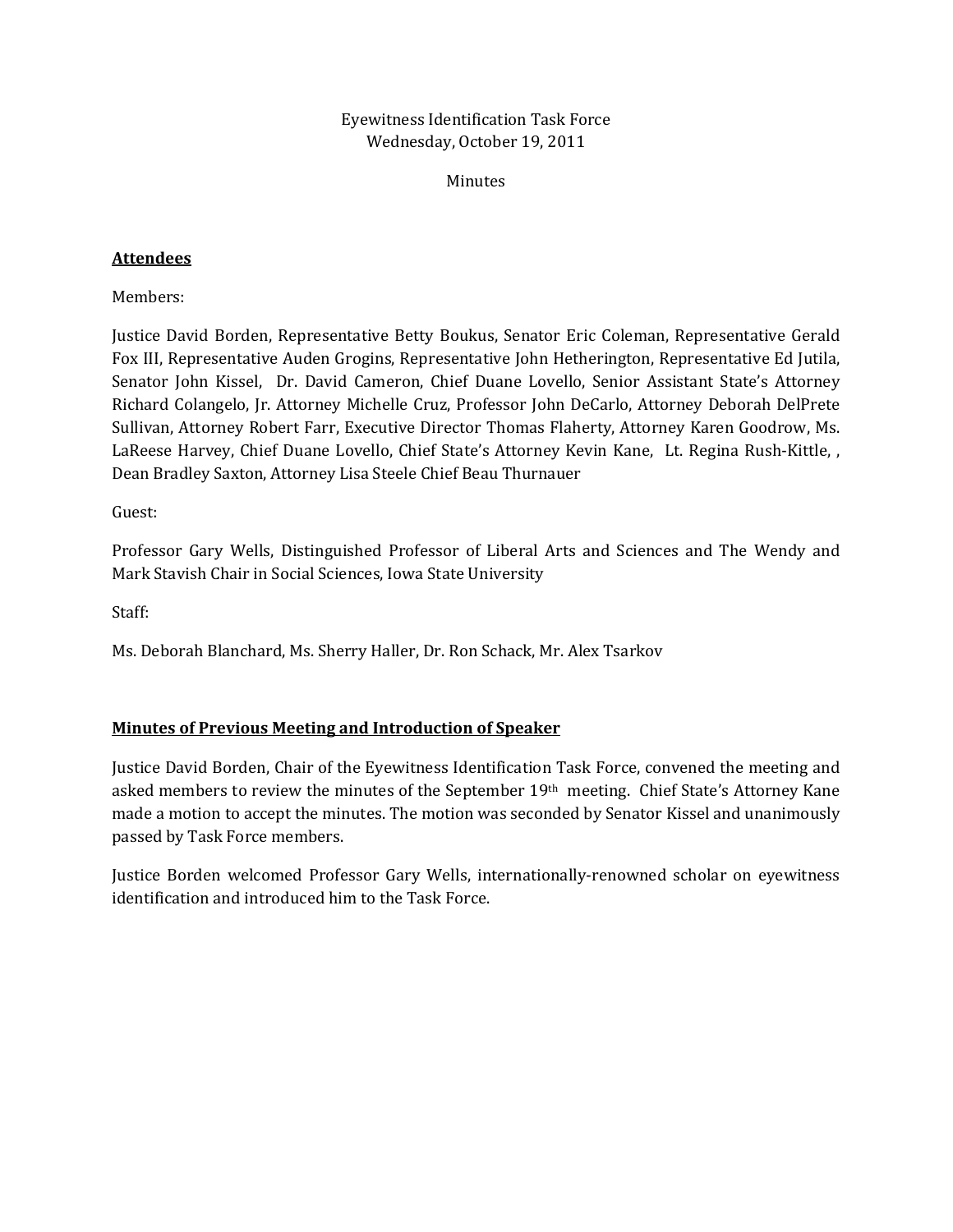### **Presentation by Professor Wells**

#### Introduction and Overview

Professor Wells began his remarks by stating that the specific focus of his presentation before the Task Force was on simultaneous vs. sequential line‐ups. He stressed the importance of understanding what "we know scientifically and how we know it." Professor Wells explained that a number of years ago he began conducting his research by first creating events where the perpetrator and incident were identified. He then began manipulating various factors, for example: the characteristics of witnesses; instructions prior to the line‐ups; types of line‐ups; and, the behaviors of the line‐up administrators.

Through these efforts, Professor Wells identified the process of relative judgment in 1984, which remains a staple idea in eyewitness science today. Professor Wells explained this to mean that when an eyewitness makes a selection in a line‐up, h/she selects a person who looks most like the perpetrator relative to other members of that line-up. The problem is this: to the eyewitness, someone is always going to look more like the perpetrator than the remaining members - even when the perpetrator is not in the line-up.

In the lab, Professor Wells unsuccessfully tried to create situations where eyewitnesses did not make relative judgments. He noted his lack of success due, in part, to relative judgments being a natural process. He then began to research ways to improve eyewitness performance through the sequential as opposed to the simultaneous procedure. Professor Wells explained this procedure requires each witness to view a number of perpetrators, individually and sequentially, without knowing how many will appear. The eyewitness can respond "yes, no, not sure" to each viewing. This process allows the eyewitness to compare individual perpetrators to their memory rather than to other perpetrators.

Professor Wells noted that in a recent laboratory test involving 13,143 participant witnesses worldwide, mistaken identifications were reduced by 22% using the sequential vs. simultaneous method while the identification of the perpetrator was reduced by 8%. Professor Steven Penrod of John Jay College then examined the 8% figure more deeply and found that the 8% figure diminishes when certain factors are considered, such as not knowing how many perpetrators are in the line-up.

While these findings were important, they were laboratory findings. Professor Wells posed the question "what happens in the real world to actual witnesses who observe crimes?" His research has found that sequential tends to work better and that there are certain procedures that help the process. These procedures include: backloading, where the eyewitness does not know how many perpetrators will be viewed; a continuation procedure which allows the eyewitness to go through the remaining photos even if an identification has been made; allow the eyewitness to talk through and potentially resolve a situation whereby h/she makes more than one identification (and have as a matter of record); and, if the witness requests a second review, to allow it, (and also have it as a matter of record).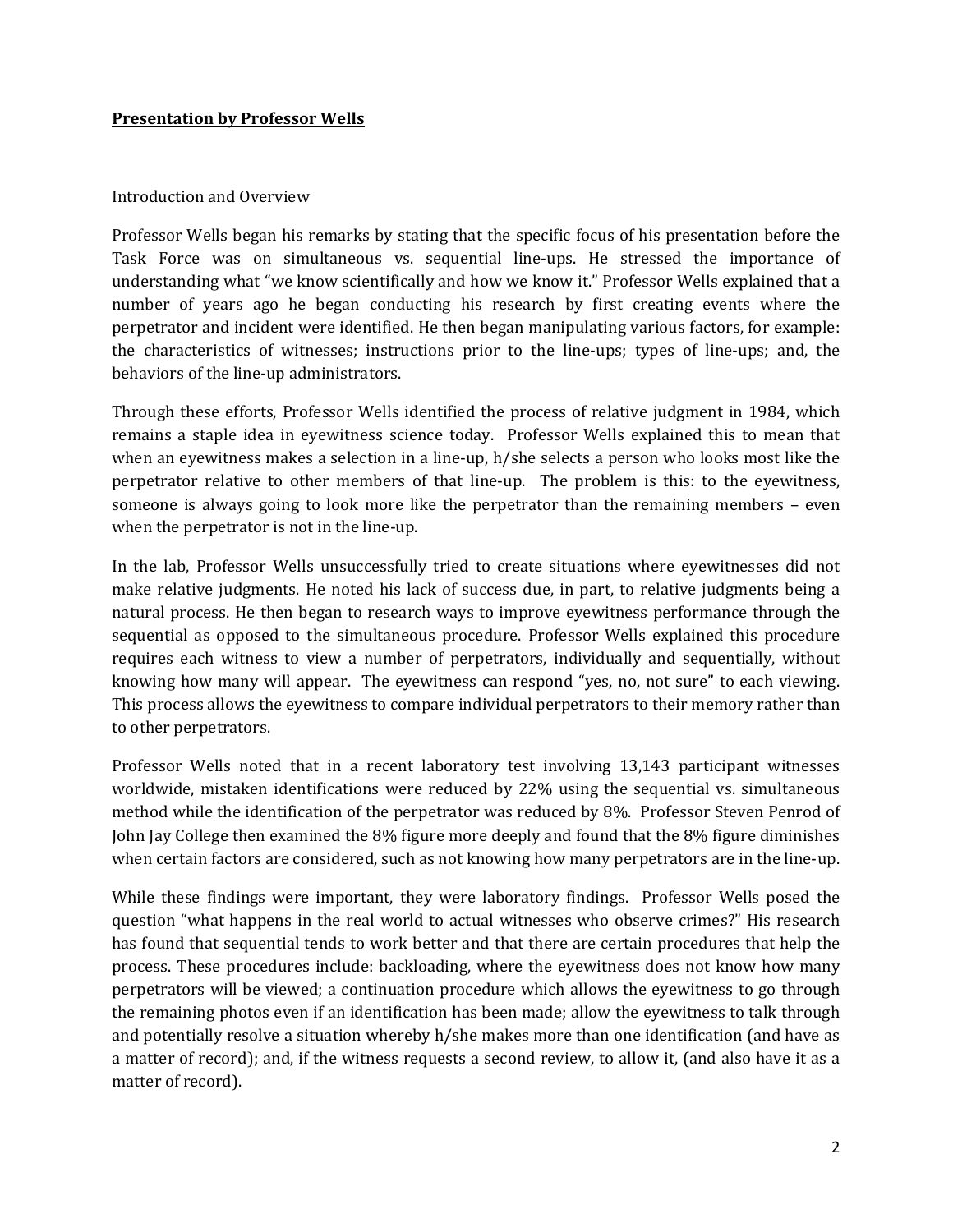Chief State's Attorney Kane noted the importance of relative judgments as a legitimate process as well as the importance of circumstantial evidence, stating that the goal needs to be to make these procedures most reliable without creating a barrier to legitimate circumstantial facts. Professor Wells agreed with Attorney Kane. Professor Wells also noted that eyewitness identification is worth weighing along with other information and that it should be made clear from the outset that eyewitnesses should not be made to feel that they have to be 100% certain to make an identification.

#### The 2011 Field Study

Professor Wells proceeded to discuss the simultaneous vs. sequential field experiment that was conducted, under the auspices of the American Judicature Society over two years, ending in 2011 with 4 police departments – Austin, TX; Charlotte, NC; San Diego, CA; Tucson, AZ. The study involved working closely with both prosecutors and police departments and was funded by the JEHT, Open Society and Arnold Foundations. The main characteristics of the study included photo line‐ups which were administered by laptop computers, to insure all instructors followed the same protocol. All responses were automatically entered on record and audiotaping was used to make the identification. Further, random assignment was used at the last possible second for either the simultaneous or sequential process and the photos were scrambled. In addition, the process was double‐blind, i.e., the detective in the room did not know which person was the real suspect. The study found that sequential line-ups yielded identification of the suspect in 27.3 % of the cases, while simultaneous lineups yielded an identification of a suspect in 25.5 %. This difference was not statistically significant. However, the study found a significant reduction in the number of times victims misidentified someone. The misidentification of the perpetrator identified by the victims was 18.1% under the simultaneous method and 12.2% under the sequential method. Thus the field study corroborated the numerous lab studies that using the sequential procedure significantly reduces the rate of misidentification of an innocent person while not significantly reducing the rate of accurate identification of the actual perpetrator.

Professor Wells underscored the importance of the sequential method in improving accuracy, while noting that it was not a silver bullet. Dean Saxton asked about videotaping. Professor Wells stated that videotaping was not a part of this study, but could easily be done in the future. Dr. Cameron noted that, while not statistically significant, it appeared that the  $2<sup>nd</sup>$  lap of eyewitnesses viewing the photos yielded a higher percentage of accuracy, He asked Professor Wells whether there were any limits to the number of laps. Professor Wells replied that the study was limited to 2, but in Hennepin County witnesses were allowed as many laps as possible. Findings in Hennepin were that by the  $3rd$ ,  $4th$ , and  $5th$  lap, eyewitness accuracy was reduced.